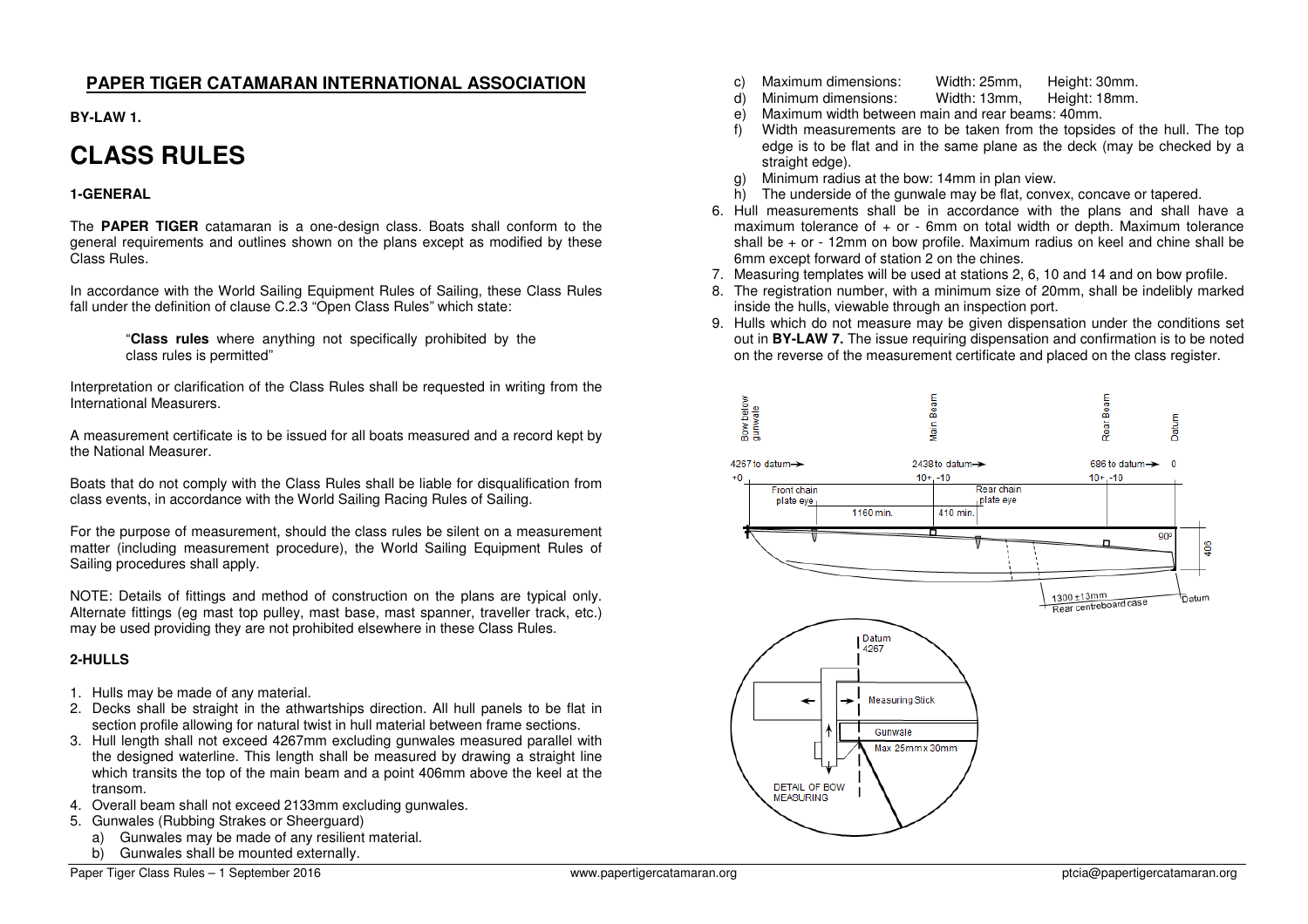#### **3-BEAMS AND TRAMPOLINE**

- 1. Main and rear beams to be 50mm x 50mm + or 1.0mm x  $3.2$ mm + or 0.3mm aluminium alloy square tube.
- 2. All beams must be mounted flush on the deck.
- 3. "L" brackets may be used to attach the beams at the inner attachment points of each hull only. Such "L" brackets shall have maximum dimensions of 50mm x 50mm x 50mm, and be constructed of aluminium alloy of a minimum of 4mm and maximum of 6mm in thickness.
- 4. Rear beam to be 686mm and main beam to be 2438mm each + or 12mm to centrelines from transom at keel, measured parallel to waterline at deck level. Beam ends shall be angled at 45 degrees + or - 4 degrees.
- 5. A trampoline support of aluminium section shall be securely fixed along the centreline of the boat.
- 6. Trampoline material and attachment method to be optional.
- 7. Jumper strap shall be made from either stainless steel or aluminium alloy flat section and be within the following size limits.

|                        | <b>Minimum</b>   | <b>Maximum</b>   |  |
|------------------------|------------------|------------------|--|
| <b>Stainless steel</b> |                  |                  |  |
| Width                  | 25 <sub>mm</sub> | 50 <sub>mm</sub> |  |
| Thick                  | 3 <sub>mm</sub>  | 4 <sub>mm</sub>  |  |
| Aluminium alloy        |                  |                  |  |
| Width                  | 30 <sub>mm</sub> | 50 <sub>mm</sub> |  |
| Thick                  | 4mm              | 6mm              |  |

In addition to the above, aluminium alloy jumper straps shall have a minimum cross section of 160 square mm.

All sharp edges of jumper strap to be removed or protected (eg with electrical tape).

No part of the jumper strap shall extend beyond the inner gunwale.

- 8. Straight traveller tracks may be used instead of the hawse shown on the plans. Traveller length, both solid and hawse, shall not exceed the length of the top surface of the rear beam. The hawse may be made from wire or alternative material.
- 9. Use of a single aluminium alloy extrusion that incorporates the rear beam, the traveller track, and a trampoline attachment track is permitted as long as it meets all other associated class rules.

## **4-WEIGHT**

- 1. Minimum hull weight to be 50.0kg with all fixed fittings weighed in dry conditions excluding rudderstocks, mainsheet, but including inspection port covers and fixed compasses. Boats shall be EITHER weighed to one decimal place, OR the weight rounded to one decimal place.
- 2. For the purposes of weighing, each boat shall be freely suspended in a sling from an approved scale or spring balance.
- 3. Weighing of each end separately is not allowed.
- 4. Allowance shall be made for the weight of the slings.
- 5. Any weight required to bring a boat up to the minimum weight shall be fixed inside the ends of the beams as follows:
	- (a) Boats weighing more than 47.5kg one half of weight in each end of main beam.
	- (b) Boats weighing 47.5kg or less one quarter of weight in each end of main and rear beams.

## **5-CHAINPLATES**

- 1. Chainplates must be positioned on the outer side of each hull.
- 2. No hole in the rear chainplate shall be within 410mm of the centreline of the main beam.
- 3. No hole in the front chainplate shall be within 1160mm of the centreline of the main beam.

## **6-CENTRECASES**

- 1. Centrecases: rear of slot to be 1390mm + or 15mm along the keel from outside of transom.
- 2. Maximum dimensions of centrecase slot measured at deck level shall be 25mm x 310mm and at keel level 25mm x 305mm. Recesses for centreboard stops are permitted providing they do not exceed 40mm in depth from deck level.
- 3. Centrecase must not be fitted with any device or means for angling centreboard to port or starboard.

## **7-CENTREBOARDS AND RUDDERS**

- 1. No restriction on centreboards and rudders shall apply other than that the centreboards shall not deviate from the vertical plane of the centrecase below the waterline and the maximum centrecase dimensions as in rule 6(2) above.
- 2. The centreplane of each hull, its centreboard case and its rudderstocks (in the fore and aft position) shall coincide.
- 3. The maximum athwartships dimension of the rudder or rudderstock shall be 80mm within 100mm of the waterline projected from the transom.
- 4. The maximum distance from the transom to the centreline of the rudder pintle points shall be 70mm.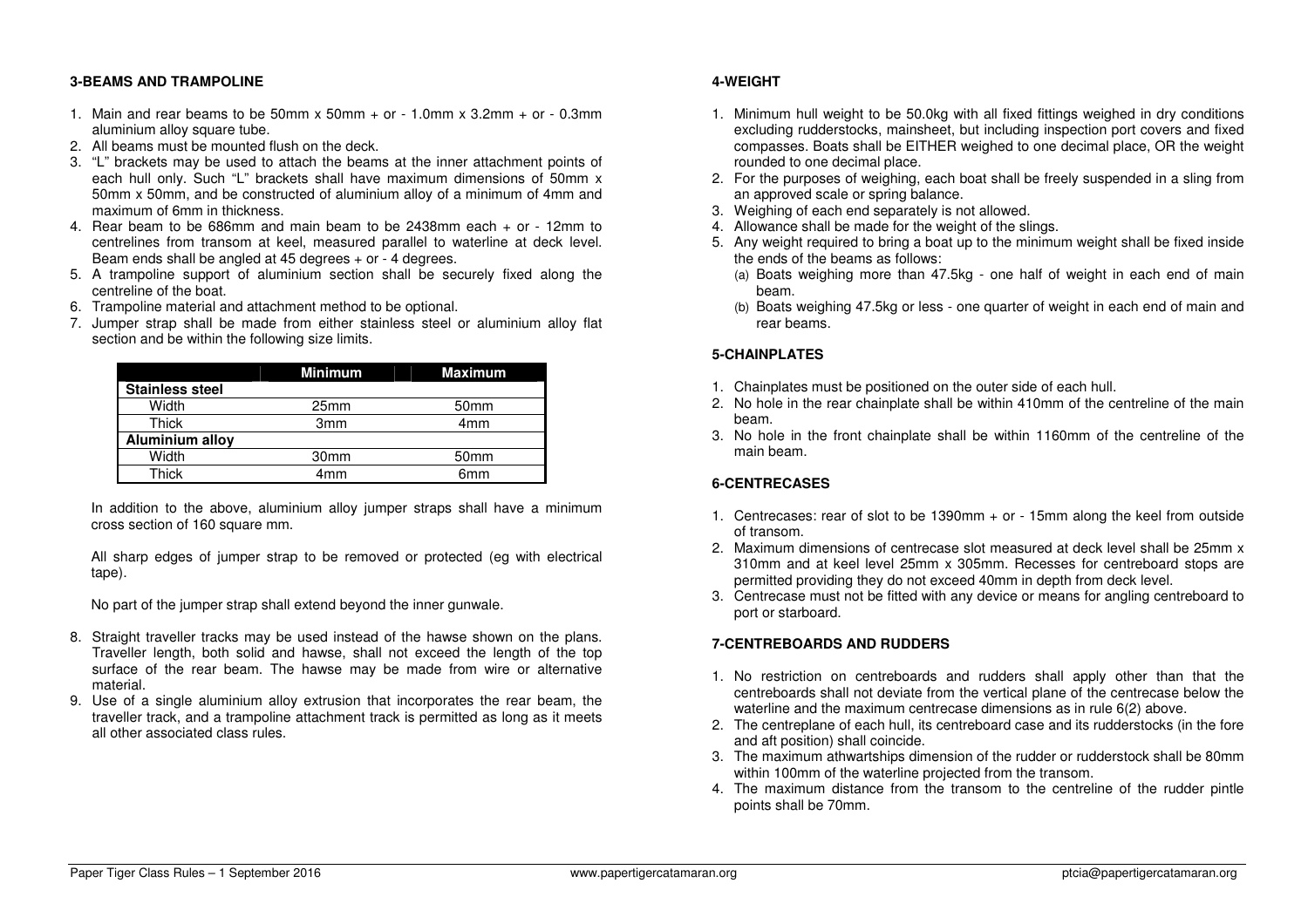#### **8-SPARS**

- 1. Mast and boom shall be of a parallel aluminium alloy extrusion of minimum size 50mm x 64mm, maximum size 62mm x 80mm and minimum weight of 0.95kg/m. Tapering of mast extrusion is prohibited but internal stiffening is allowed.
- 2. Boltrope track must be continuous except for below the gooseneck and for boltrope entries. Separate boltrope tracks shall be considered part of the extrusion for measurement purposes.
- 3. Length of mast with top and bottom fittings not to exceed 6780mm from top of main beam to top of mast fitting.
- 4. Boom shall not exceed 2290mm in length including gooseneck plug.
- 5. Hounds attached to mast at 2590mm and 5180mm + or 40mm measured from top of beam to shackle pin position. Shackle pin position shall be no greater than 25mm from the mast extrusion surface.
- 6. Mast must be sealed.
- 7. Boom block hangers dimensions on plans are advisory only. There is no restriction on exact location, but block locations shall not be alterable while racing.
- 8. Downhaul control fittings shall be mounted on the mast and/or the spanner.
- 9. The boom vang shall be connected to one point only on the boom and shall be attached to either a saddle or a spanner, attached at or near the base of the mast.
- 10. Lever fittings to give greater boom vang purchase are permitted but must comply with items 9 above.
- 11. Outhaul control fittings shall be located on or within the boom only.
- 12. The tails of control lines may be lead to positions of convenience and the slack taken up as long as the primary control load is taken by fittings positioned in accordance with the relevant class rule.

#### **9-RIGGING**

1. The rigging is to be in accordance with the plans except configuration of the lower forestays is optional. In addition, shackles and adjustable devices may be used to attach the stays/shrouds to the chainplates. Only the lower forestays may be adjusted while racing. Rigging dimensions quoted are advisory.